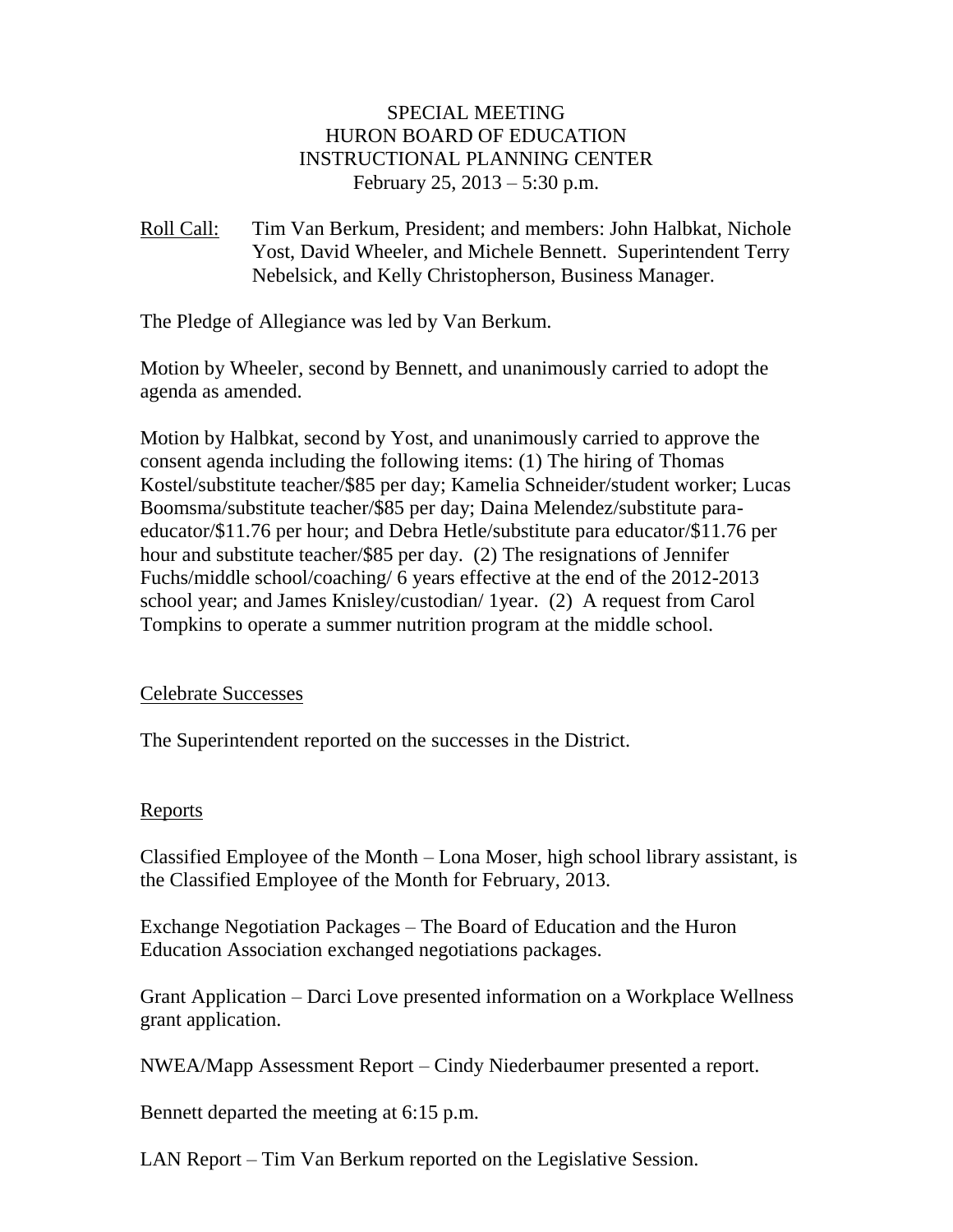Madison Elementary Addition – Kelly Christopherson reported on the upcoming construction project at Madison elementary.

Facilities Committee – Garrett Bischoff reported on the work of the K.I.D.S. First committee that is working to promote the general obligation bonds that will be voted on April 9, 2013.

Crisis and Emergency Response Procedures – Darci Love reported on the procedures.

Superintendent's Report – Terry Nebelsick presented the Superintendent's report.

Dates to Remember – March 2 is the SE Regional Destination Imagination Tournament at Tri-Valley school. March 4 is Munce's Math Night at the Huron Mall. March  $7 & 8$  is spring vacation and there is not any school. March 12 is HS parent teacher conferences. March 13 is an early release day. March 18 & 19 is MS parent teacher conferences for grades 5-8. March 19  $\&$  21 is Jefferson 4<sup>th</sup> grade and Washington 3rd grade parent teacher conferences. March 21 & 25 is Kindergarten parent teacher conferences at Buchanan. March 25 & 26 is Madison 1st and 2nd grade parent teacher conferences. March 29 is Good Friday and there is not any school. April 1 is Easter Monday and there is not any school.

# Old Business

None.

# New Business

Motion by Halbkat, second by Yost, and unanimously carried to approve the grant application for the Workplace Wellness grant.

Motion by Halbkat, second by Yost, and unanimously carried to approve the grant application for the  $21<sup>st</sup>$  Century grant.

The Board was introduced to proposed changes to crisis and emergency response procedures polices EBCA, EBCC, and EBCD. No action was taken.

# Community Input

None.